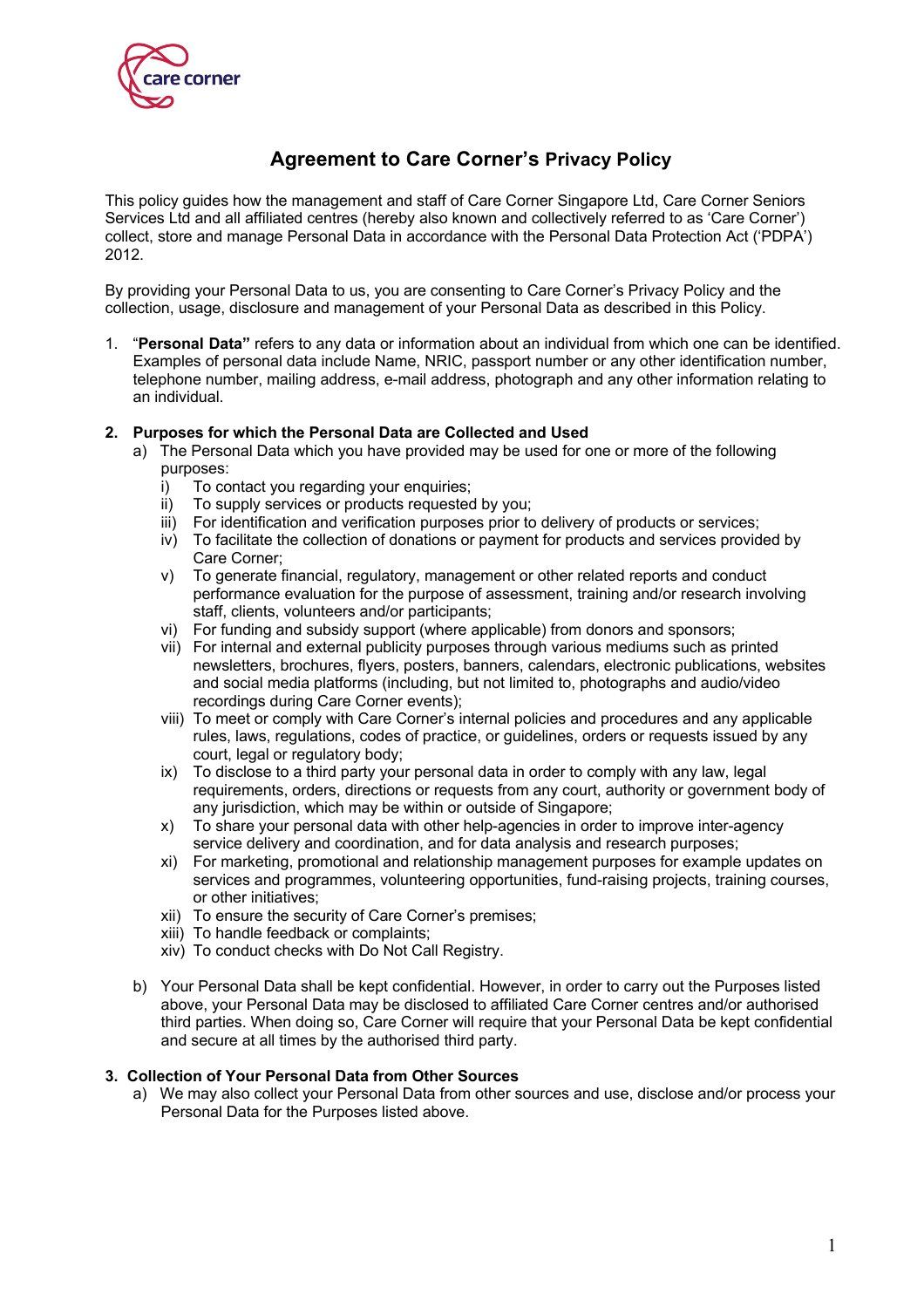- b) By providing your Personal Data and/or Personal Data relating to a third party (e.g. information of your dependent, spouse, children, parents, other members of your family, or in the case of a corporate partnership with Care Corner – information of your colleagues or employees) to us, you:
	- i) Have provided your consent for Care Corner to collect, use, disclose and/or process the Personal Data for the Purposes as described above;
	- ii) Represent and warrant that the consent of all parties has been obtained for the collection, use and disclosure of the Personal Data for the Purposes as described above;
	- iii) Represent and warrant that you are the user and/or subscriber of the telephone number line provided; and
	- iv) that you have read and understood the entire policy.

## 4. **Collection and Use of Personal Data Without Consent**

Care Corner may collect, use or disclose your Personal Data to third parties without your consent, including but not limited to the following circumstances:

- i) It is necessary for any purpose that is clearly in your interest and consent cannot be obtained in a timely manner;
- ii) It is necessary to respond to an emergency that threatens the life, health or safety of yourself or another individual;
- iii) It is necessary for national interest;
- iv) The personal data is publicly available;
- v) It is necessary for any investigation or proceedings; and
- vi) It is required based on the applicable laws and/or regulations.

## **5. Accurate and Complete Information**

As Care Corner relies on your Personal Data to provide products and services to you, you shall ensure that the information provided by you is correct, complete and updated at all times. You can provide an update to your Personal Data by writing in to the Data Protection Officer ('DPO') (see Point 10).

## **6. Correction, Access or Withdrawal of Personal Data**

- a) You may contact the DPO for one or more of the following purposes:
	- i) Request for amendments to your data on the basis that the Personal Data collected or maintained by Care Corner is inaccurate or incomplete;
	- ii) Request to access Personal Data (which may entail an administrative fee);
	- iii) Withdraw\* Consent to any use or disclosure of your Personal Data;
	- iv) Provide feedback in relation to Care Corner's Privacy Policy.
- b) If you withdraw\* your consent to any or all purposes and depending on the nature of your request, Care Corner is not obliged to continue providing our products and services to you. Withdrawal of your consent or any key information may hinder our ability to continue the delivery of existing scope of products and services and may be considered a termination of any contractual relationship.

*\*Note: Withdrawal of Consent applies only to the collection, usage and disclosure of your Personal Data. It does not apply to the retention of your Personal Data in the following circumstances whereby the purposes for which it was collected remains valid and Care Corner is required to retain the information for legal or business purposes.*

## **7. Disclosure and Transfer of Personal Data**

- a) The entities with whom we may share your Personal Data include but are not limited to:
	- i) Any agent, contractor or third party service provider who provides administrative, marketing and research, training, distribution, data processing, telecommunications, computer, payment or other services to Care Corner;
	- ii) Government or non-government authorities, agencies and/or regulators;
	- iii) Medical professionals, insurers and clinics/hospitals.
- b) We will require the entities above to ensure that the Personal Data disclosed to them is kept confidential and secure. In addition, your data may be stored overseas in countries with similar level of statutory protection of your personal data.

## **8. Changes to Privacy Policy**

We will reflect the latest version of our Privacy Policy on our website together with the effective date.